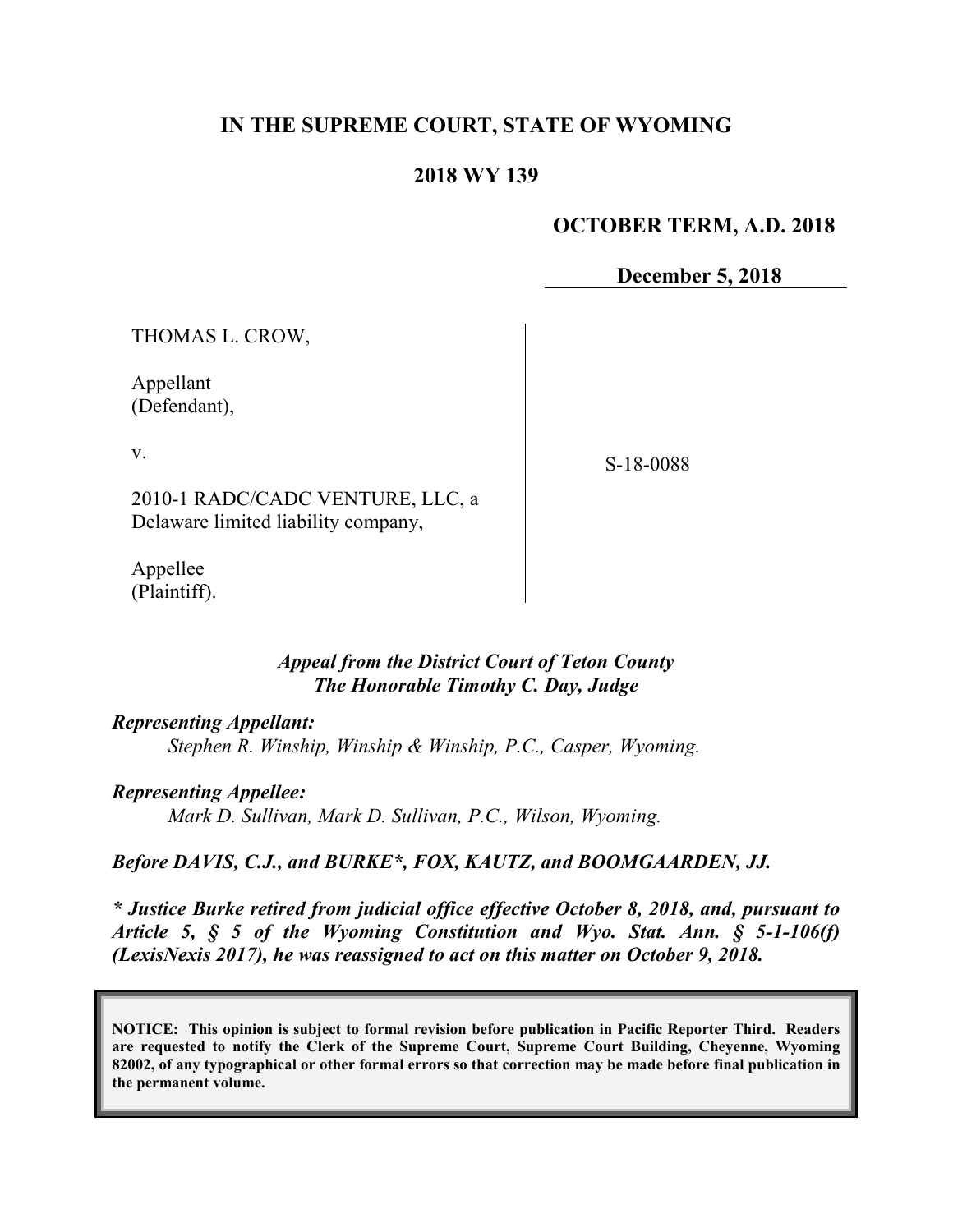### **BURKE, Justice.**

[¶1] Appellant, Thomas L. Crow, challenges an order denying his claim that his paintings are statutorily exempt from execution to satisfy a judgment debt. We affirm.

### *ISSUE*

[¶2] Did the district court err in concluding that paintings owned by Mr. Crow are not exempt from execution as "pictures" under Wyo. Stat. Ann. § 1-20-106(a)(i)?

## *FACTS*

[¶3] In 2013, 2010-1 RADC/CADC Venture, LLC (RADC), obtained a Colorado judgment against Mr. Crow for nearly two million dollars. Later that year, RADC filed the judgment as a foreign judgment in the district court for Teton County, Wyoming, where Mr. Crow owned real and personal property. The matter lay dormant for the next three years.

[¶4] In 2016, RADC assigned its interest in the judgment to Radiance Capital Receivables Nineteen, LLC (Radiance), and Radiance applied for a writ of execution to be issued against Mr. Crow's "real, personal and equitable" assets located in Teton County. The clerk of court issued the requested writ, and the Teton County Sheriff attached Mr. Crow's property. Included in the attached property are more than 30 works of art, described by Mr. Crow as "primarily framed oil, watercolors and acrylic paintings." These paintings are the subject of this appeal.

[¶5] Mr. Crow filed an objection to the writ of execution, claiming that:

- All of the attached property was exempt because he owned it jointly with his wife as tenants by the entirety;
- All of the attached property had an aggregate value of no more than four thousand dollars and was therefore exempt under Wyo. Stat. Ann. § 1-20-106(a)(iii), which exempts "[f]urniture, bedding, provisions and other household articles of any kind or character as the debtor may select, not exceeding in all the value of four thousand dollars (\$4,000.00)";
- His 2004 Range Rover was exempt pursuant to Wyo. Stat. Ann.  $\S 1-20-106(a)(iv)$ , which exempts "[t]he value in a motor vehicle not exceeding five thousand dollars  $($5,000.00)$ "; and
- His "pictures (labeled as 'artwork' listed on Sheriff's inventory)" were exempt under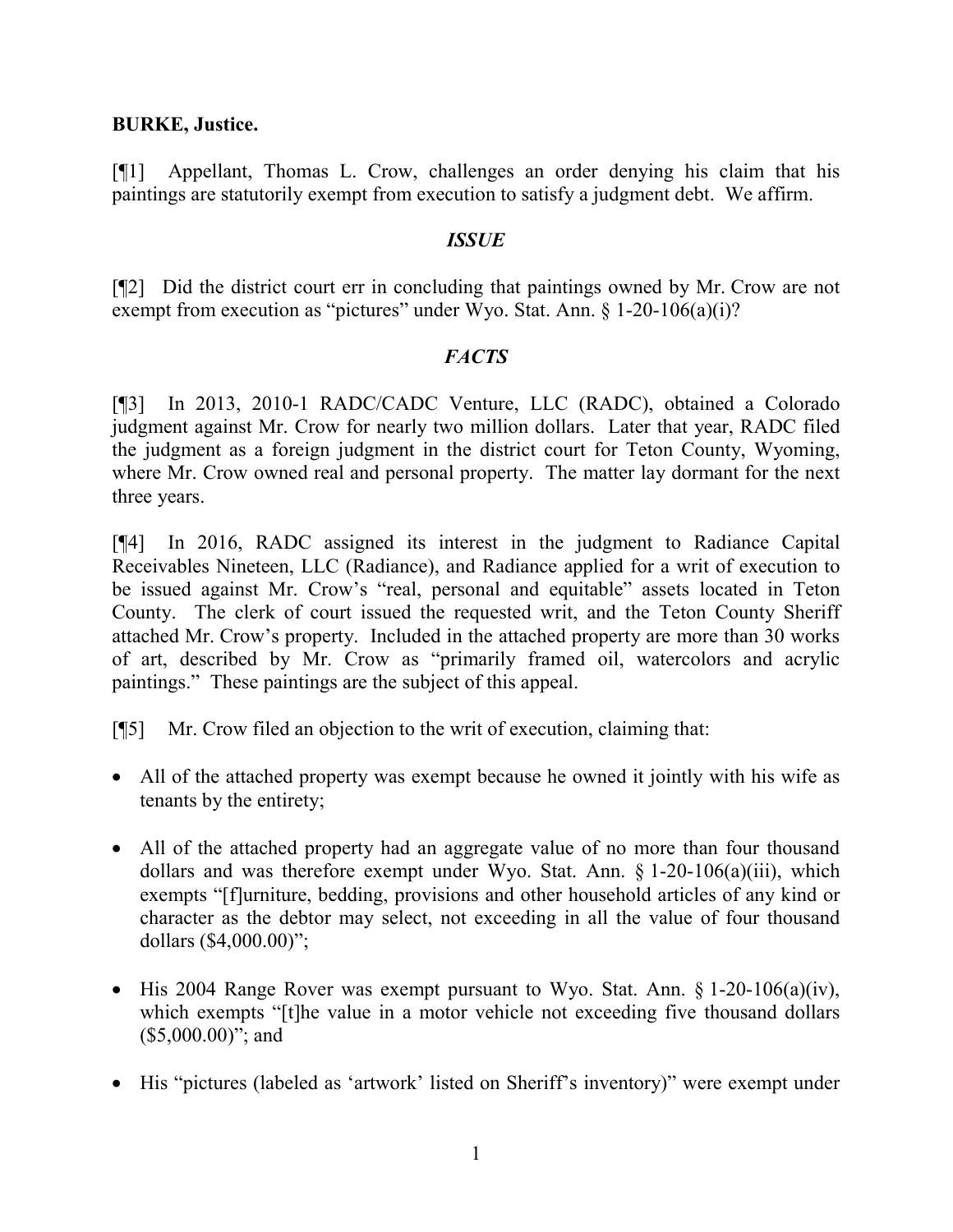Wyo. Stat. Ann. § 1-20-106(a)(i), which exempts "[t]he family bible, pictures and school books."

[¶6] Following a hearing, the district court entered an order generally denying the claimed exemptions. The court determined that:

- "[P]ersonal property is not held by the entirety unless a document shows it is held by the entirety or if all unities of interest are satisfied." Mr. Crow did not provide any evidence indicating that the unities of interest were satisfied, and so "there is no tenancy by the entirety in the personal property in this case."
- Many of the attached items, including "artwork, skis, bicycles, an antique phone, and 'several boxes' of china are not 'household articles' which has been construed to mean 'a necessary article in ordinary housekeeping.' *In re Tidball*, 40 F.2d 560 (D. Wyo. 1930)." A few items, including "a single set of china used for eating, furniture items, and potentially the rugs," may qualify as household articles, but because the value of these exempt items may not exceed four thousand dollars, they must be appraised pursuant to the statutory process found in Wyo. Stat. Ann. § 1-20-106(c).
- Wyo. Stat. Ann.  $\S 1-20-106(a)(iv)$  does not exempt the entire vehicle, but only the "value in a motor vehicle not exceeding five thousand dollars (\$5,000.00)." Accordingly, Mr. Crow would be entitled to receive five thousand dollars upon the sale of the vehicle, but the vehicle itself is not exempt from attachment and sale.
- The paintings are not exempt:

The Court appreciates the personal and emotional value Mr. Crow and his family may place on the collection of artwork. However, collectible artwork is not a "picture." The Bankruptcy Court, when applying the state exemption statutes has applied the maxim of statutory interpretation that the words of the statute are construed with the surrounding words. *In re Winters*, 40 P.3d 1231 (Wyo. 200[2]) (holding that wedding rings that were not the debtor's wedding rings are not "wearing apparel"); *In re Tidball*, 40 F.2d 560 (holding that a typewriter and a phonograph were not "other household items" like furniture and bedding). The provision for "family bible, pictures and school books" suggest[s] articles of deeply personal value, whose value is rooted in the memories associated with the property. Artwork, while it may have sentimental value, is not like a family bible nor is it like pictures of family or life events. It is different in kind,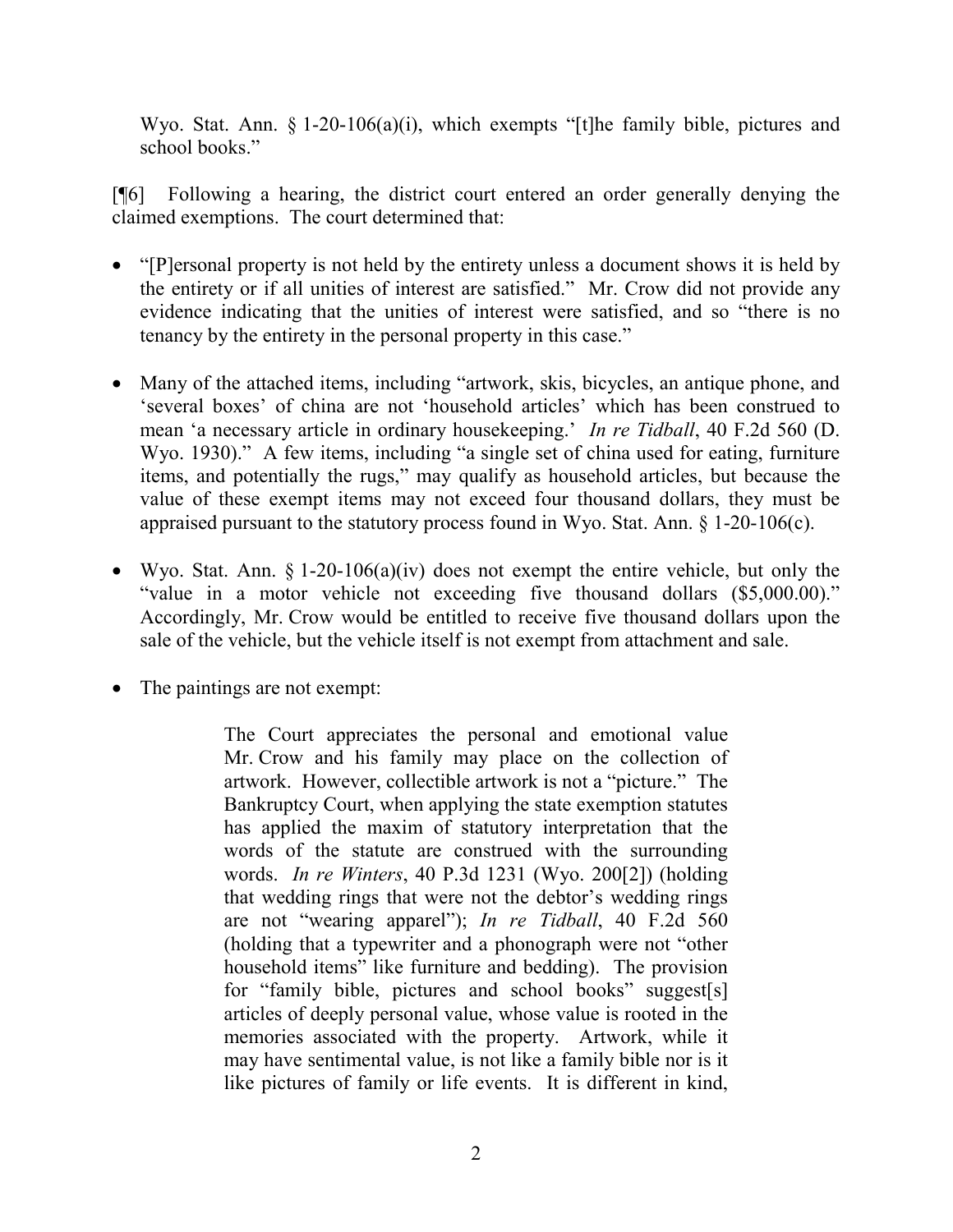more like a luxury good purchased at a high price. To allow judgment debtors to keep luxury goods through the "pictures" exemption would be inconsistent with the other exemptions [which] are based on basic necessities, such as keeping wearing apparel, tools of the trade, and necessary household goods.

[¶7] Following entry of the order, Mr. Crow filed a motion seeking a temporary stay of a scheduled sheriff's sale of the assets. The motion was denied. On the same day that the order denying stay was signed, Mr. Crow filed a petition for bankruptcy seeking protection under Chapter 7 of the United States Bankruptcy Code. He subsequently filed a notice of the bankruptcy filing with the district court and the district court entered an order staying the state court proceedings, which had the effect of postponing the sheriff's sale. In bankruptcy court, Mr. Crow moved to modify the automatic stay to pursue an appeal of the district court's order concerning the exemptions. The motion was granted, and Mr. Crow filed a notice of appeal, bringing the matter before us.<sup>[1](#page-3-0)</sup>

## *STANDARD OF REVIEW*

[¶8] Mr. Crow contends his paintings are "pictures" that qualify for the exemption set forth in Wyo. Stat. Ann.  $\S$  1-20-106(a)(i). To resolve this issue, we must interpret the statute. "Statutory interpretation raises questions of law, which we review *de novo*." *PacifiCorp, Inc. v. Department of Revenue*, 2017 WY 106, ¶ 9, 401 P.3d 905, 908 (Wyo. 2017) (citing *State, ex rel., Wyoming Workers' Safety and Compensation Div. v. Smith*, 2013 WY 26, ¶ 9, 296 P.3d 939, 941–42 (Wyo. 2013)).

### *DISCUSSION*

[¶9] When interpreting a statute, our primary goal is to give effect to the intent of the legislature. *PacifiCorp*, ¶ 10, 401 P.3d at 908. We attempt to determine legislative intent based primarily upon the plain and ordinary meaning of the words used in the statute. *Id*. "Where legislative intent is discernible a court should give effect to the 'most likely, most reasonable, interpretation of the statute, given its design and purpose.'" *Id*. (quoting *Adekale v. State*, 2015 WY 30, ¶ 12, 344 P.3d 761, 765 (Wyo. 2015) (quoting *Rodriguez v. Casey*, 2002 WY 111, ¶ 20, 50 P.3d 323, 329 (Wyo. 2002))). We will not interpret a statute in a way which renders any part of it meaningless or in a manner producing absurd results. *Adekale*, ¶ 13, 344 P.3d at 765–66.

 $\overline{a}$ 

<span id="page-3-0"></span><sup>&</sup>lt;sup>1</sup> Mr. Crow's appeal involves only the district court's ruling on the exemption for his paintings under Wyo. Stat. Ann. § 1-20-106(a)(i). He does not challenge any other aspect of the district court's decision.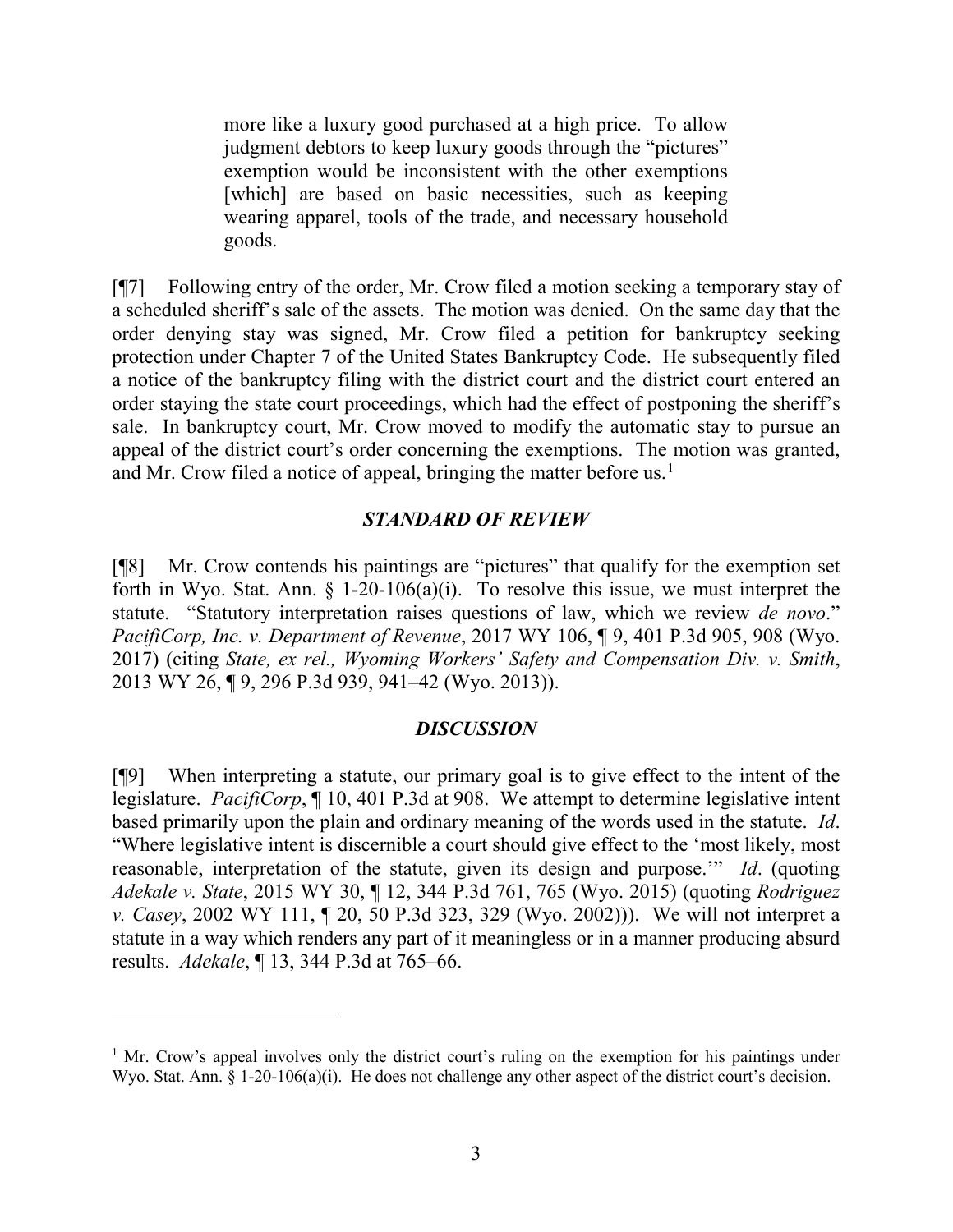[ $[10]$  Wyo. Stat. Ann. § 1-20-106(a) (LexisNexis 2015) provides as follows:

(a) The following property, when owned by any person, is exempt from levy or sale upon execution, writ of attachment or any process issuing out of any court in this state and shall continue to be exempt while the person or the family of the person is moving from one (1) place of residence to another in this state:

- (i) The family bible, pictures and school books;
- (ii) A lot in any cemetery or burial ground;

(iii) Furniture, bedding, provisions and other household articles of any kind or character as the debtor may select, not exceeding in all the value of four thousand dollars (\$4,000.00). When two (2) or more persons occupy the same residence, each shall be entitled to a separate exemption;

(iv) The value in a motor vehicle not exceeding five thousand dollars (\$5,000.00).

(b) The tools, team, implements or stock in trade of any person, used and kept for the purpose of carrying on his trade or business, not exceeding in value four thousand dollars (\$4,000.00), or the library, instruments and implements of any professional person, not exceeding in value four thousand dollars (\$4,000.00), are exempt from levy or sale upon execution, writ of attachment or any process out of any court in this state.

(c) The value of the property selected by any debtor shall be ascertained by the appraisement of three (3) disinterested appraisers, to be selected and summoned by the officer claiming to levy upon, attach or sell the property. The appraisers shall be sworn by the officer to make a true appraisement of the value of the property.

[¶11] Mr. Crow asks us to interpret the statute based upon the plain and ordinary meaning of the words used in the statute, and he cites dictionary definitions of the word "picture" such as a "design or representation made by various means (such as painting,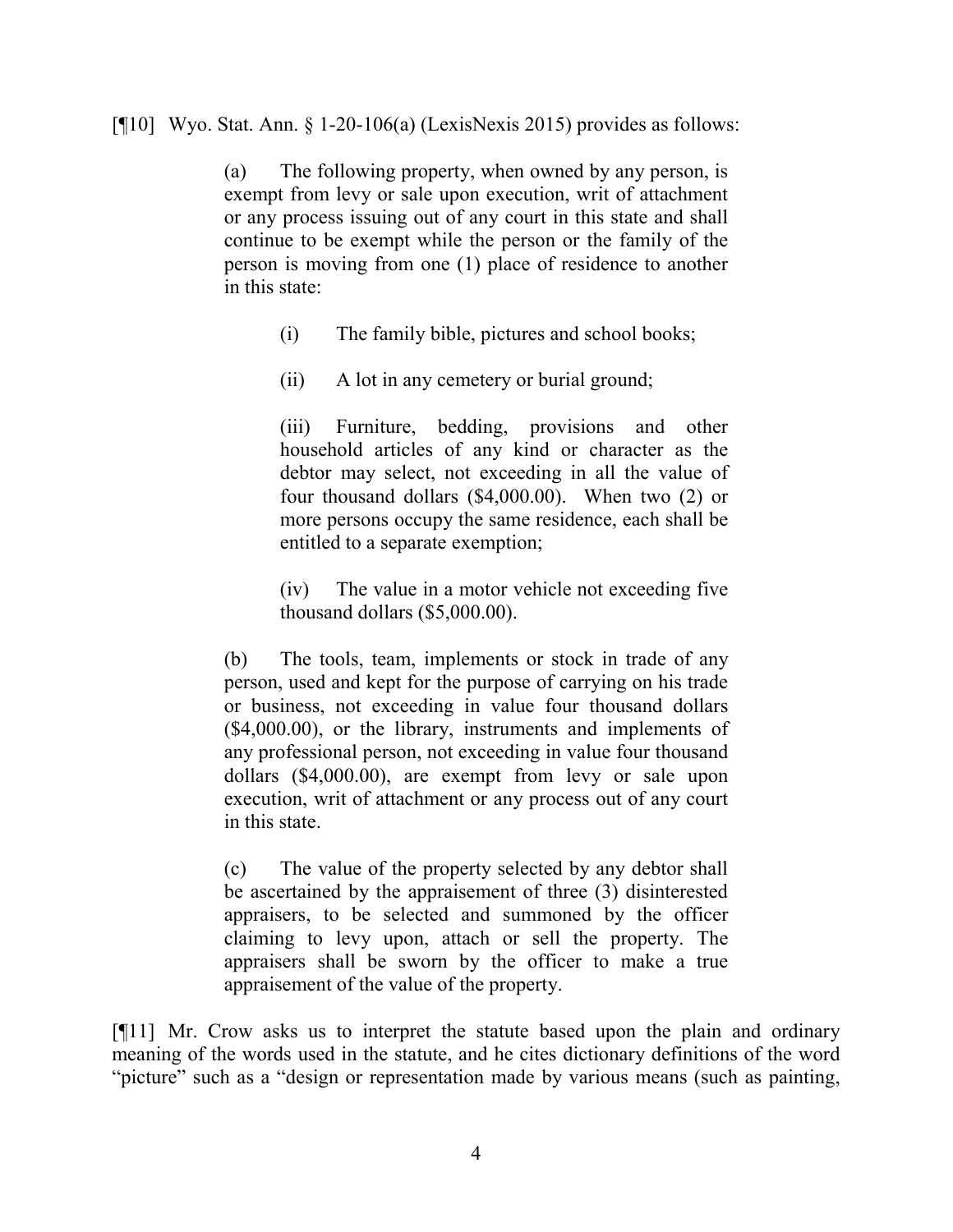drawing or photography)," and a "painting or drawing." Based on these definitions, he claims that the statutory term "pictures" unambiguously includes his paintings.

[¶12] Radiance counters that such an interpretation is at odds with the general purpose of the exemption statutes, emphasizing this statement from our precedent:

> Under the rule adopted by most of the courts in this country, that, in view of the fact that such statutes are enacted for the purpose of saving debtors and their families from want by reason of misfortune or improvidence, they will be liberally construed to accomplish that purpose, we think there can be but one interpretation of the closing words of the section that "there shall be exempt in all cases a sum not to exceed fifty dollars." The meaning is that in no case shall these amendments reduce the exemption to less than \$50. It is in the nature of a finding by the Legislature that the exemption of a less sum than \$50, out of the earnings of the debtor for 60 days, would not accomplish *the purpose of the statute to preserve the family of the debtor from want*.

*Lafferty v. Sistalla*, 11 Wyo. 360, 365–66, 72 P. 192, 193 (1903) (emphasis added). Radiance asserts that, consistent with this purpose, the statutory exemptions apply only to such items as are necessary to preserve a basic standard of living. That, Radiance contends, does not include a collection of valuable paintings. Radiance further asserts that the statute could be read such that the adjective "family" modifies bible, pictures, and school books, so that the statutory exemption applies only to the family bible, family pictures, and family school books.

[¶13] Mr. Crow's assertion that the word "pictures" should be given its ordinary dictionary definition presents a plausible interpretation of the statute. Common dictionary definitions of the word "picture" include a "visual representation or image drawn, photographed, or otherwise rendered on a flat surface," American Heritage College Dictionary 1053 (4th ed. 2004), and "a design or representation made by various means (as painting, drawing, or photography)." Webster's Ninth New Collegiate Dictionary 890 (1991). Under those definitions, the paintings at issue would qualify as "pictures." However, we cannot view the statutory provision in isolation. When the other applicable statutory provisions are considered, it is clear that Mr. Crow's paintings do not fall within the exemption.

[¶14] We have often explained that we read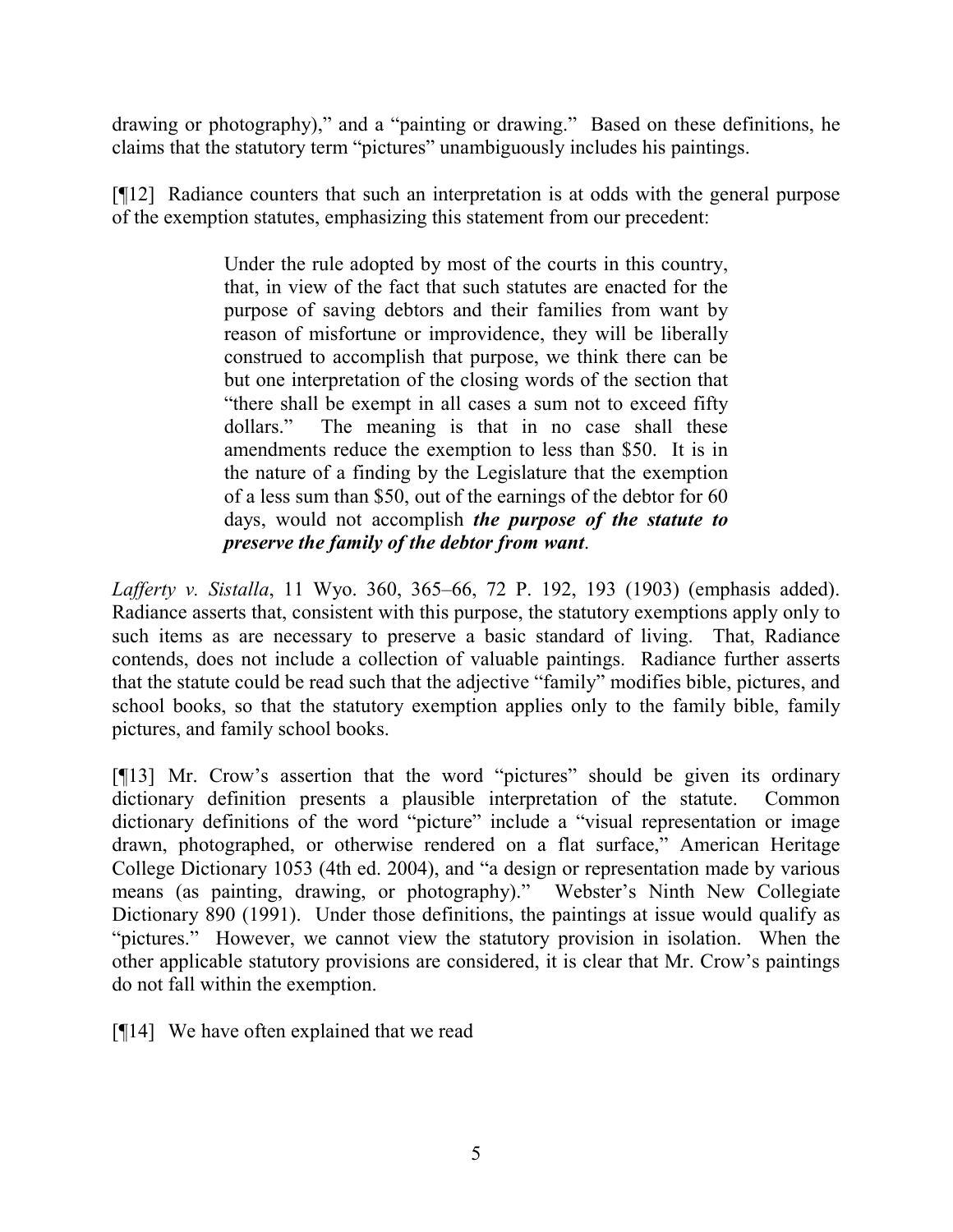each statutory provision *in pari materia*, giving effect to every word, clause, and sentence according to their arrangement and connection. To ascertain the meaning of a given law, we also consider all statutes relating to the same subject or having the same general purpose and strive to interpret them harmoniously. We presume that the legislature has acted in a thoughtful and rational manner with full knowledge of existing law, and that it intended new statutory provisions to be read in harmony with existing law and as part of an overall and uniform system of jurisprudence.

*PacifiCorp*, ¶ 10, 401 P.3d at 908–09 (quoting *Nicodemus v. Lampert*, 2014 WY 135, ¶ 13, 336 P.3d 671, 674 (Wyo. 2014)). Read as a whole and interpreted harmoniously, Wyo. Stat. Ann. § 1-20-106 exempts two different types of assets from execution. The first type includes items that are generally of low monetary value to creditors, but of significant utility or sentimental value to the debtor and his family. Included in this first type of assets are the family bible, school books, and cemetery lots.

[¶15] The second type includes items with relatively higher monetary value, but which are nevertheless necessary, as we said in *Lafferty*, 11 Wyo. at 366, 72 P. at 193, "to preserve the family of the debtor from want." Included in this second type of assets are furniture, bedding, and other household articles; the value in a motor vehicle; tools and implements or stock in trade needed to carry on a trade or business; and the library, instruments, and implements of a professional person. A companion statute, Wyo. Stat. Ann. § 1-20-105, similarly exempts necessary wearing apparel.

[¶16] On the first type of assets, the statute sets no limit on the value of the exempted items. Wyo. Stat. Ann.  $\S 1-20-106(a)(i)$  and (ii). This makes sense because, as mentioned previously, these items tend to have little monetary value to creditors. In contrast, the statute sets monetary limits on all exempted items of the second type. The limit on exempted furniture, bedding, and other household articles is four thousand dollars. *Id*., § 1-20-106(a)(iii). The limit on the exempted value of a motor vehicle is five thousand dollars. *Id*., § 1-20-106(a)(iv). The limit on exempted tools, implements, or stock in trade is four thousand dollars, and the same limit applies to the library, instruments, and implements of a professional. *Id*., § 1-20-106(b). The limit on wearing apparel is two thousand dollars. *Id*., § 1-20-105. These limits also make sense because they strike a balance between, on the one side, allowing debtors to retain items needed to preserve the family from want and, on the other, allowing creditors to execute on assets of potentially significant monetary value.

[¶17] The statute places no limit on the value of exempted "pictures." *Id*., § 1-20- 106(a)(i). This strongly indicates that the "pictures" the legislature intended to exempt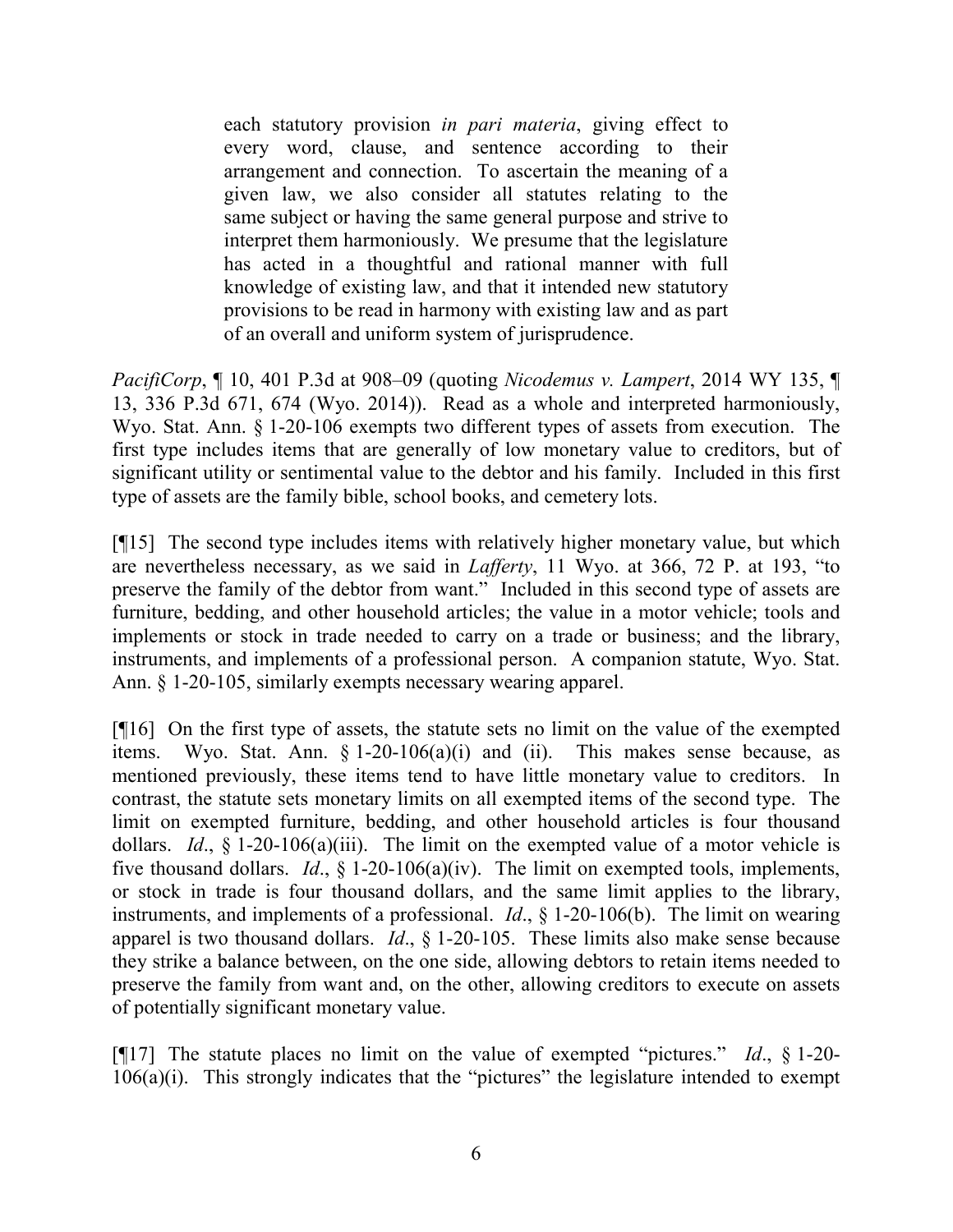from execution are assets of the first type – those of high utility or sentimental value to the debtor and his family, but of relatively low monetary value to creditors. Pictures of family members or important events in the family's life would be included as this type of asset. If the legislature had intended the word "pictures" to include paintings of potentially significant monetary value without any personal connection to the debtor or the debtor's family, as Mr. Crow contends, then it would most likely have placed a limit on the exemption for "pictures," as it did for other relatively high-value assets. The fact that the legislature instead included "pictures" among the other exempt assets of the first type – between "family bible" and "school books" – leads us to reject Mr. Crow's interpretation of the statutory exemption because it is contrary to the legislature's intent as indicated by the structure of the statute as a whole.

[¶18] Our conclusion is in harmony with our decision in *Zubrod v. Winters* (*In re Winters*), 2002 WY 29, 40 P.3d 1231 (Wyo. 2002). In that case, we interpreted Wyo. Stat. Ann. § 1-20-105, which exempted "necessary wearing apparel," but specified that "[n]ecessary wearing apparel shall not include jewelry of any type other than wedding rings." *Zubrod*, ¶ 7, 40 P.3d at 1233. Ms. Winters, having filed for bankruptcy, claimed an exemption for two "wedding rings" she had inherited from her mother. We rejected her claim determining that the exemption existed

> only for wedding rings insofar as such wedding rings signify the debtor's own personal marriage. Thus, rings which do not represent the debtor's own personal marriage are not exempt as they do not constitute "necessary wearing apparel" as specifically expressed within the plain and unambiguous language of Wyo. Stat. Ann. § 1-20-105.

*Zubrod*, ¶ 15, 40 P.3d at 1235. Consistent with the determination in *Zubrod* that the legislature intended statutory exemptions to be limited, we conclude that the term "pictures" in Wyo. Stat. Ann. § 1-[2](#page-7-0)0-106(a)(i) does not extend to Mr. Crow's paintings.<sup>2</sup>

[¶19] Further, as asserted by Radiance, Mr. Crow's interpretation would allow him, "and any other future debtor, to collect a hoard of 'pictures,' in the form of [paintings] of unlimited value, secure in the knowledge that his creditors had no recourse and could not

 $\overline{a}$ 

<span id="page-7-0"></span><sup>&</sup>lt;sup>2</sup> The burden of proof was on Mr. Crow to establish the nature of the property he claims as exempt. *Hancock v. Stockmens Bank & Trust Co.*, 739 P.2d 760, 761 (Wyo. 1987). Radiance provided copies of photographs of the items seized by the Sheriff's Department in its objection to Mr. Crow's exemption claim. Photographs of the artwork at issue were included in the inventory. Mr. Crow did not present any evidence other than the affidavits of his wife and daughter in support of his tenancy by the entirety exemption claim.